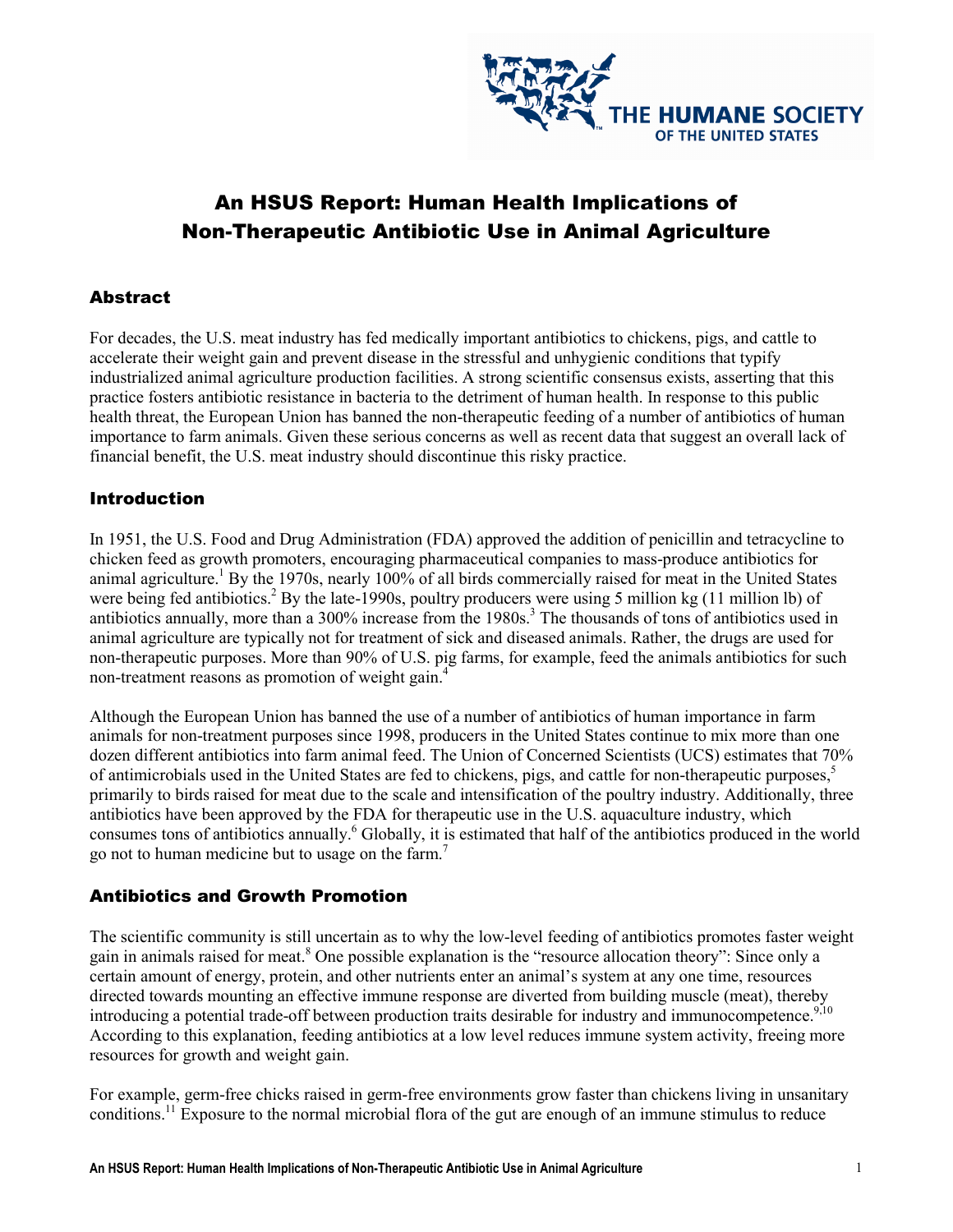growth rates significantly.<sup>12</sup> Indeed, even without tissue damage or evidence of disease, immune function can divert energy from maximal growth.<sup>13</sup> Animals raised in more sanitary environments and given antibiotics experience no change in growth rates, whereas animals in commercial production who are fed antibiotics demonstrate a remarkable spurt in growth.<sup>14</sup>

The maintenance of an effective immune system is metabolically very costly.<sup>15</sup> Macrophage immune cells burn about half as much energy as maximally functioning heart muscle cells.<sup>16</sup> Because antibodies are made of protein, when the body is producing thousands of antibodies per second, there may be less protein available for growth. One study showed that chickens capable of mounting a decent antibody response have lower weight and lower feed efficiency than chickens with suboptimal antibody production.<sup>17</sup>

Immune challenges can result in a greater than 20% decline in daily weight gain for farm animals, while increasing protein demands as much as  $30\%$ ,<sup>18</sup> demonstrating the inverse relationship between growth and immunity. In the unhygienic conditions of intensive confinement animal production operations, normal physiological processes like growth may be impaired in light of the infectious load to which animals are exposed. A constant influx of antibiotics may reduce that load.<sup>19</sup>

Unnaturally rapid growth<sup>\*</sup> due to genetic manipulation can result in pathological conditions that can further stress the animals, such as painful crippling leg and joint deformities.<sup>20</sup> Animal agriculture industry journal Feedstuffs reports that "broilers [chickens raised for meat] now grow so rapidly that the heart and lungs are not developed well enough to support the remainder of the body, resulting in congestive heart failure and tremendous death losses."<sup>21</sup> Pharmacological growth acceleration adds additional stress.

Concern regarding the relationship between inappropriate production conditions and antibiotic usage spans decades. "Present production is concentrated in high-volume, crowded, stressful environments, made possible in part by the routine use of antibacterial in feed," the congressional Office of Technology Assessment wrote in 1979. "Thus the current dependency on low-level use of antibacterial to increase or maintain production, while of immediate benefit, also could be the Achilles' heel of present production methods."<sup>22</sup>

### Potential Risks to Human Health

Indiscriminate use of antibiotics may lead to the evolution of resistance by selecting directly for drug-resistant pathogens as well as for mobile genetic elements carrying resistance determinants to both human and nonhuman animal pathogens. Antibiotics and antibiotic-resistant bacteria can be found in the air, groundwater, and soil around farms and on retail meat,<sup>23</sup> and people can be exposed to these pathogens through infected meat, vegetables fertilized with raw manure, and water supplies contaminated by farm animal waste. $24$ 

According to the Centers for Disease Control and Prevention (CDC), at least 17 classes of antimicrobials are approved for farm animal growth promotion in the United States, $25$  including many families of antibiotics that are critical for treating human disease, such as penicillin, tetracycline, and erythromycin.<sup>26</sup> As the bacteria become more resistant to the antibiotics fed to chickens and other animals raised for meat, they may become more resistant to the antibiotics needed to treat sick people. Resistance genes that emerge can then be swapped between bacteria. Italian researchers published a DNA fingerprinting study in 2007 showing that these antibiotic-resistance genes could be detected directly in meat products from chickens and pigs.<sup>27</sup>

The world's leading medical, agricultural, and veterinary authorities have reached consensus that antibiotic overuse in animal agriculture is contributing to human public health problems. A joint scientific analysis cosponsored by the World Health Organization, the Food and Agriculture Organization of the United Nations, and the World Organisation for Animal Health concluded: "[T]here is clear evidence of adverse human health

 $\overline{a}$ \* For more information, see: "An HSUS Report: Welfare Issues with Selective Breeding for Rapid Growth in Broiler Chickens and Turkeys" at www.hsus.org/farm/resources/research/practices/fast\_growth\_chickens\_turkeys.html.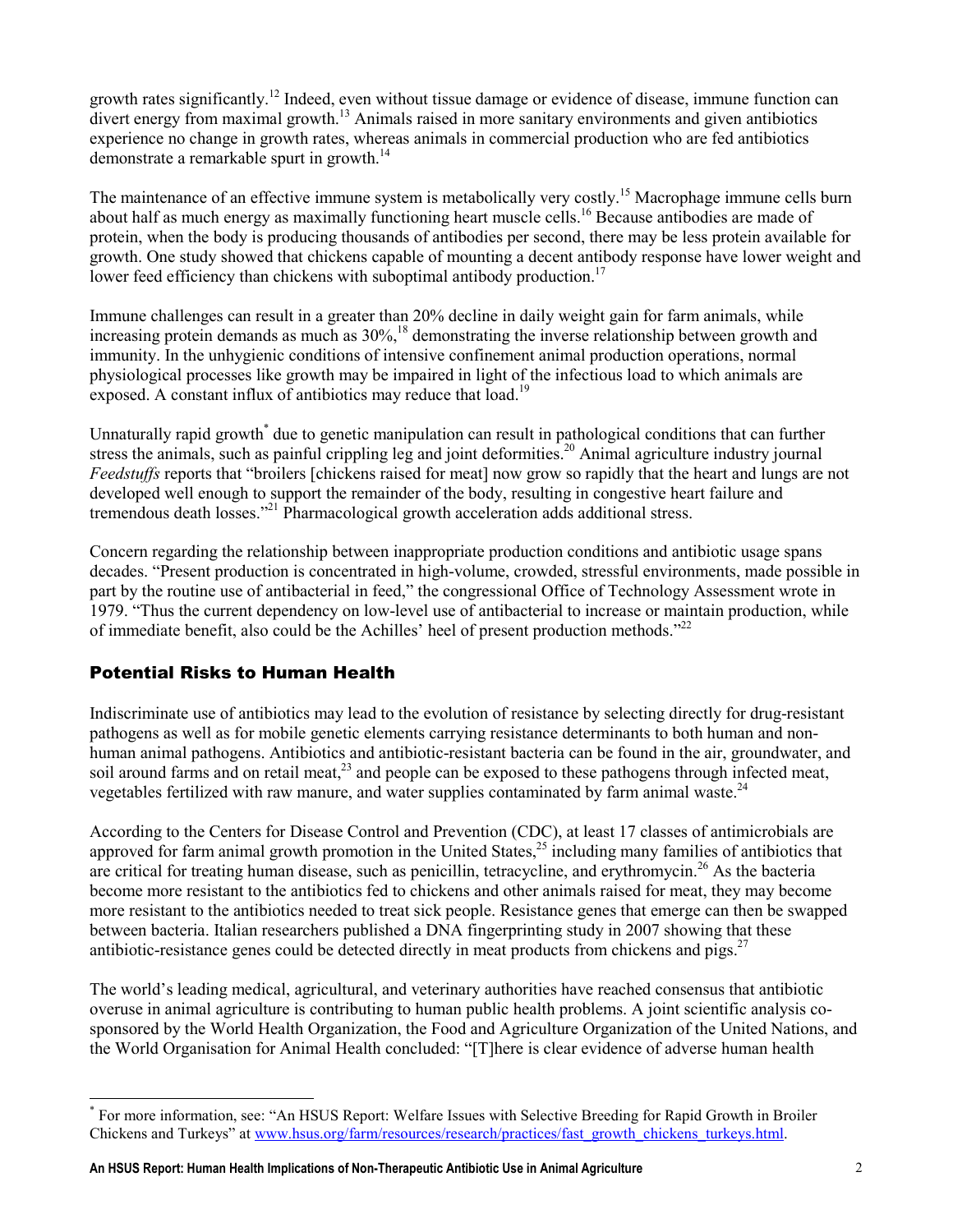consequences [from agricultural use of antibiotics, including]…infections that would not have otherwise occurred, increased frequency of treatment failures (in some cases death) and increased severity of infections."

This conclusion was derived from multiple lines of evidence including epidemiological studies tracing drugresistant human infections to specific farm animal production facilities; temporal associations demonstrating antibiotic use in farm animal populations preceding the emergence of the same resistance in humans; and microbial studies showing that antibiotic-resistant bacteria from farm animals not only infect humans, but may transfer that resistance to other bacteria that colonize the human gut.<sup>28</sup> The strongest evidence may be data from Europe's experience, which showed that after antibiotics were banned for growth promotion in animal agriculture, there was a subsequent decrease in the levels of antibiotic-resistant bacteria in farm animals, on meat, and within the general human population.<sup>29</sup>

According to the head of the CDC's food poisoning surveillance program, "[t]he reason we're seeing an increase in antibiotic resistance in foodborne diseases [in the United States] is because of antibiotic use on the farm."<sup>30</sup> However, antibiotic resistance is escalating not only in the United States, but globally. The Director-General of the World Health Organization fears that this worldwide rise in antibiotic-resistant "superbugs" is threatening to "send the world back to a pre-antibiotic age."<sup>31</sup> As resistant bacteria become resistant to secondand third-line drugs, CDC medical epidemiologist David M. Bell was quoted as saying that "we're skating just along the edge."<sup>32</sup> The bacteria seem to be evolving resistance faster than our ability to create new antibiotics. "It takes us seventeen years to develop an antibiotic," explains National Institutes of Health medical historian David Morens. "But a bacterium can develop resistance virtually in minutes. It's as if we're putting our best players on the field, but the bench is getting empty, while their side has an endless supply of new players."<sup>33</sup> Remarked University of Illinois microbiologist Abagail Salvers, "Never underestimate an adversary that has a three-point-five-billion-year head start."<sup>34</sup>

# Case Studies: Drug-Resistant Campylobacter, Salmonella, E. coli, MRSA, and Influenzavirus A

The poultry industry blames the dramatic rise in antibiotic-resistant bacteria on overuse of all antibiotics, including the over-prescription of antibiotics by physicians for their patients.<sup>35</sup> While doctors undoubtedly play a role, according to the CDC, evidence is accumulating that overuse by animal agriculture industries is a public health threat.<sup>36</sup> The September 2005 FDA decision against the Bayer Corporation is illustrative of this point.

Campylobacter is a spiral-shaped poultry bacterium that corkscrews its way into the lining of the intestine "with a speed that cannot be matched by other bacteria."<sup>37</sup> Typically, *Campylobacter* causes only a self-limited diarrheal illness ("stomach flu") that does not require antibiotics. However, if the gastroenteritis is particularly severe or if doctors suspect that the bacteria may be crossing the gut into the bloodstream, the initial preferred drug is typically a quinolone antibiotic like Cipro. Quinolone antibiotics have been used in human medicine since the 1960s, but widespread antibiotic-resistant *Campylobacter* did not arise until after quinolones were licensed for use in chicken production in the mid-1990s.<sup>38</sup> In countries like Australia, which reserved quinolones exclusively for human use, resistant bacteria are practically unknown.<sup>39</sup>

The FDA concluded that the use of Cipro-like antibiotics in chicken production compromised the treatment of nearly 10,000 Americans annually, meaning that thousands of people infected with *Campylobacter* who sought medical treatment were initially treated with an antibiotic to which the bacteria was resistant,<sup>40</sup> forcing the doctors to switch to more powerful drugs. A study involving thousands of patients with *Campylobacter* infections showed that resistant strains led to up to nearly ten times more complications—including infections of the brain, the blood, and, the most frequent serious complication they noted, death.<sup>41</sup>

When the FDA announced that it intended to join other countries and ban quinolone antibiotic use on U.S. poultry farms, the drug manufacturer Bayer initiated legal action that successfully delayed the ban for five years.<sup>42</sup> During that time, Bayer continued to dominate the market, estimated at \$15 million annually,<sup>43</sup> and resistance continued to climb.<sup>44</sup>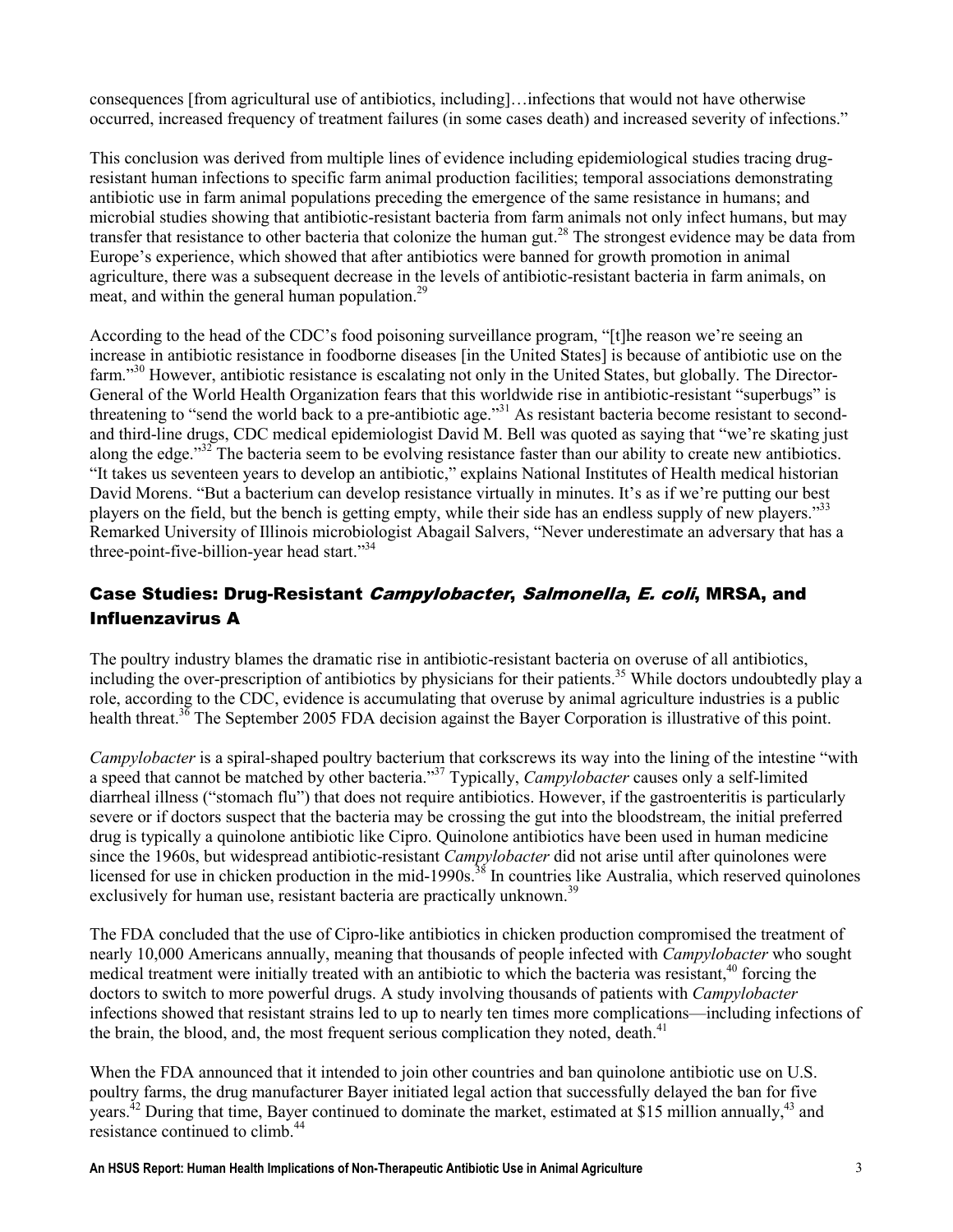Antibiotic-resistant Salmonella has also led to serious human medical complications.<sup>45</sup> Foodborne Salmonella emerged in the U.S. Northeast in the late-1970s and has since spread throughout North America. One theory holds that multidrug-resistant Salmonella was disseminated worldwide in the 1980s via contaminated feed made out of farmed fish<sup>†</sup> who had been fed routine antibiotics.<sup>46</sup> The practice of using antimicrobial agents in fish farming has been criticized by the CDC.<sup>47</sup> The CDC is especially concerned about the recent rapid dissemination of a strain resistant to nine separate antibiotics, including the primary treatment used in children.<sup>48</sup> Salmonella kills hundreds of Americans every year, hospitalizes thousands, and sickens more than 1 million.<sup>49</sup> Under industry pressure, the FDA recently delayed and then revoked its ban on the off-label use of third-generation cephalosporins in animal agriculture,<sup>50</sup> the drugs of choice for invasive Salmonella infections in children.<sup>51</sup>

Evidence is mounting that antibiotic-resistant bladder infections may be tied to farm animal drug use as well.<sup>52</sup> Urinary tract infections (UTIs) are the most common bacterial infections in women of all ages.<sup>53</sup> affecting millions every year in the United States. From a physician's perspective, UTIs are increasingly difficult to treat, as antibiotic resistance among the chief pathogen,  $E.$  coli, becomes more common.<sup>54</sup>

Perhaps the most familiar E. coli strain is E. coli O157:H7, perhaps best known for a Jack-in-the-Box restaurant outbreak that sickened hundreds and killed four children in 1993. Clinically, human infection starts as hemorrhagic colitis (profuse bloody diarrhea) and can progress to kidney failure, seizures, coma, and death. This class of toxin-producing foodborne bacteria remains the leading cause of acute kidney failure in North American children.<sup>55</sup> Though fewer than 100,000 Americans get infected every year and fewer than 100 die,<sup>56</sup> millions get "extraintestinal" E. coli infections—UTIs that can invade the bloodstream and are responsible for an estimated 36,000 deaths annually in the United States.<sup>57</sup> While the source of human E. coli O157:H7 infection is known to be fecal contamination from the meat, dairy, and egg industries,<sup>58</sup> only recently have scientists traced the path of UTI-type E. coli.

Medical researchers at the University of Minnesota took more than 1,000 food samples from multiple retail markets and found evidence of fecal contamination in 69% of the pork and beef tested, and 92% of the poultry samples as evidenced by the presence of E. coli. More than 80% of the E. coli they recovered from beef, pork, and poultry products were resistant to one or more antibiotics, and greater than half of the samples of poultry bacteria were resistant to more than five drugs. Nearly half of the poultry samples were contaminated with the extraintestinal pathogenic E. coli bacteria, abbreviated ExPEC, further supporting the notion that UTI-type E. coli may be foodborne pathogens as well.<sup>59</sup> Scientists suspect that by eating chickens and other animal products, women infect their lower intestinal tract with these antibiotic-resistant bacteria, which can then migrate into their bladder. $60$ 

Alarmingly high rates of methicillin-resistant Staphylococcus aureus (MRSA) detection in farm animals and retail meat in Europe has led to increased scrutiny of the agricultural use of antibiotics. The Dutch Agriculture, Nature, and Food Standards Minister, Cees Veerman, was recently reported as saying that "the high usage of antibiotics in livestock farming is the most important factor in the development of antibiotic resistance, a consequence of which is the spread of resistant microorganisms (MRSA included) in animal populations."<sup>61</sup> The 2008 discovery of MRSA in North American pigs suggests the potential public health risk attributed to farm animal-associated MRSA may be a global phenomenon.<sup>62</sup> Recently, the majority (70%) of pigs tested in Iowa and Illinois were found to be carrying MRSA.<sup>63</sup> According to 2009 published findings from Louisiana State University, 5.6% of retail pork samples were contaminated with human-type MRSA.<sup>64</sup>

Drug resistance is not limited to bacteria. In the 2005 *Washington Post* exposé, "Bird Flu Drug Rendered" Useless," it was revealed that for years Chinese chicken farmers had been lacing the animals' water supply with the antiviral drug amantadine to prevent economic losses from bird flu.<sup>65</sup> The use of amantadine in the water

 $\overline{a}$ † For more information, see: "An HSUS Report: The Welfare of Animals in the Aquaculture Industry" at www.hsus.org/farm/resources/research/welfare/welfare\_aquaculture.html.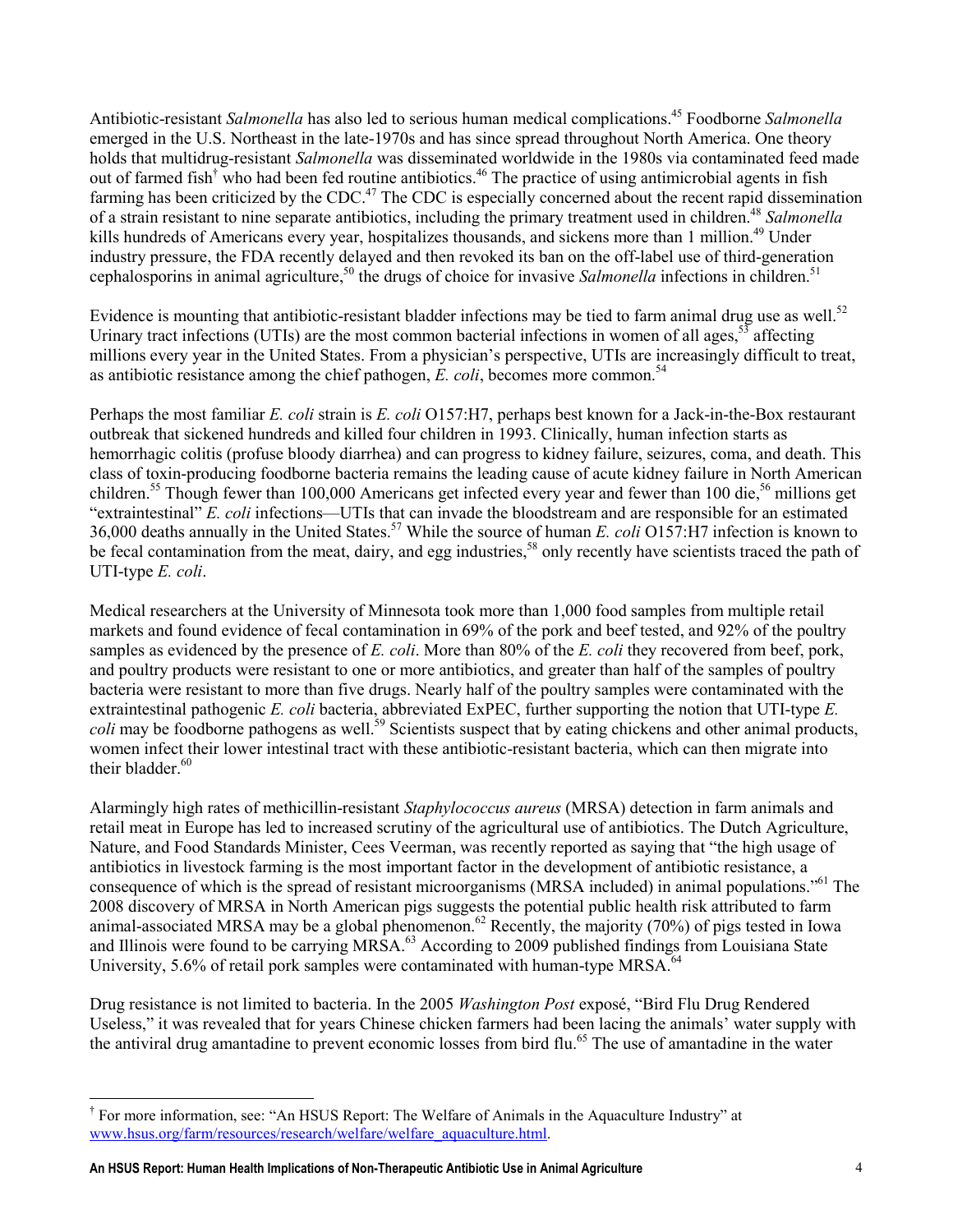supply of commercial poultry as prophylaxis against avian influenza<sup>‡</sup> was pioneered in the United States after the 1983 outbreak in Pennsylvania. Even then it was shown that drug-resistant mutants arose within nine days of application.<sup>66</sup> The practice in China has been blamed for the emergence of widespread viral resistance to a lifesaving drug that could be used in a human pandemic.<sup>67</sup> "In essence," wrote Frederick Hayden, the Stuart S. Richardson Professor of Clinical Virology in Internal Medicine at the University of Virginia School of Medicine, "this finding means that a whole class of antiviral drugs has been lost as treatment for this virus."<sup>68</sup>

## Calls to Ban the Use of Non-Therapeutic Antibiotics in Animal Agriculture

The European science magazine New Scientist editorialized in 1968 that the use of antibiotics to make animals grow faster "should be abolished altogether."<sup>69</sup> Pleas for caution in the overuse of antibiotics can be traced back farther to the discoverer of penicillin himself, Sir Alexander Fleming, who told *The New York Times* in 1945 that inappropriate use of antibiotics could lead to the selection of "mutant forms" resistant to the drugs.<sup>70</sup> While the European Union banned the use of certain medically important antibiotics as farm animal growth promoters years ago,  $^{71}$  no such comprehensive step has yet taken place in the United States.

The American Medical Association, the American Public Health Association, the Infectious Diseases Society of America, and the American Academy of Pediatrics are among the 350 organizations nationwide that have endorsed efforts to phase out the use of antibiotics important to human medicine as animal feed additives.<sup>72</sup>

In 2001, Donald Kennedy, editor-in-chief of Science, and Stanley Falkow, professor of Microbiology and Immunology at Stanford University, wrote that the continued feeding of medically important antibiotics to farm animals to promote growth goes against a "strong scientific consensus that it is a bad idea."<sup>73</sup> An editorial the same year in the New England Journal of Medicine entitled "Antimicrobial Use in Animal Feed—Time to Stop" came to a similar conclusion.<sup>74</sup>

Despite the consensus among the world's scientific authorities, debate on this issue continues. The editorial board of Nature Reviews Microbiology journal offered an explanation: "A major barrier is the fact that many scientists involved in agriculture and food animal producers refuse to accept that the use of antibiotics in livestock has a negative effect on human health….It is understandable that the food-producing industry wishes to protect its interests. However, microbiologists are aware of, and understand, the weight of evidence linking the sub-therapeutic use of antibiotics with the emergence of resistant bacteria. Microbiologists also understand the threat that antibiotic resistance poses to public health. As a profession, we must be vocal in supporting any policy that diminishes this threat."<sup>75</sup>

An editorial in the *Western Journal of Medicine* identified erroneous claims made by the pharmaceutical and meat industries and concluded: "The intentional obfuscation of the issue by those with profit in mind is an uncomfortable reminder of the long and ongoing battle to regulate the tobacco industry, with similar dismaying exercises in political and public relations lobbying and even scandal."<sup>76</sup>

This is not the first time the animal agriculture industry has used growth-promoting drugs at the potential expense of human health. Decades ago, the poultry industry pioneered the use of the synthetic growth hormone diethylstilbestrol (DES) in agriculture, despite the fact that it was a known carcinogen. Although some women were prescribed DES during pregnancy—a drug advertised by manufacturers to produce "bigger and stronger babies"<sup>77</sup>—the chief exposure for Americans to DES was through residues in meat. Even after it was proven that women who were exposed to DES gave birth to daughters with high rates of vaginal cancer, the meat industry was able to stonewall a ban on DES in chicken feed for years.<sup>78</sup> According to a Stanford University health policy analyst, only after a study found DES residues in marketed poultry meat at 342,000 times the levels found to be carcinogenic did the FDA finally ban it as a growth promoter in poultry production in 1979.<sup>79</sup>

 $\overline{a}$ 

<sup>‡</sup> For more information, see: "An HSUS Report: Human Health Implications of Intensive Poultry Production and Avian Influenza" at www.hsus.org/farm/resources/research/pubhealth/public\_health\_avian\_influenza.html.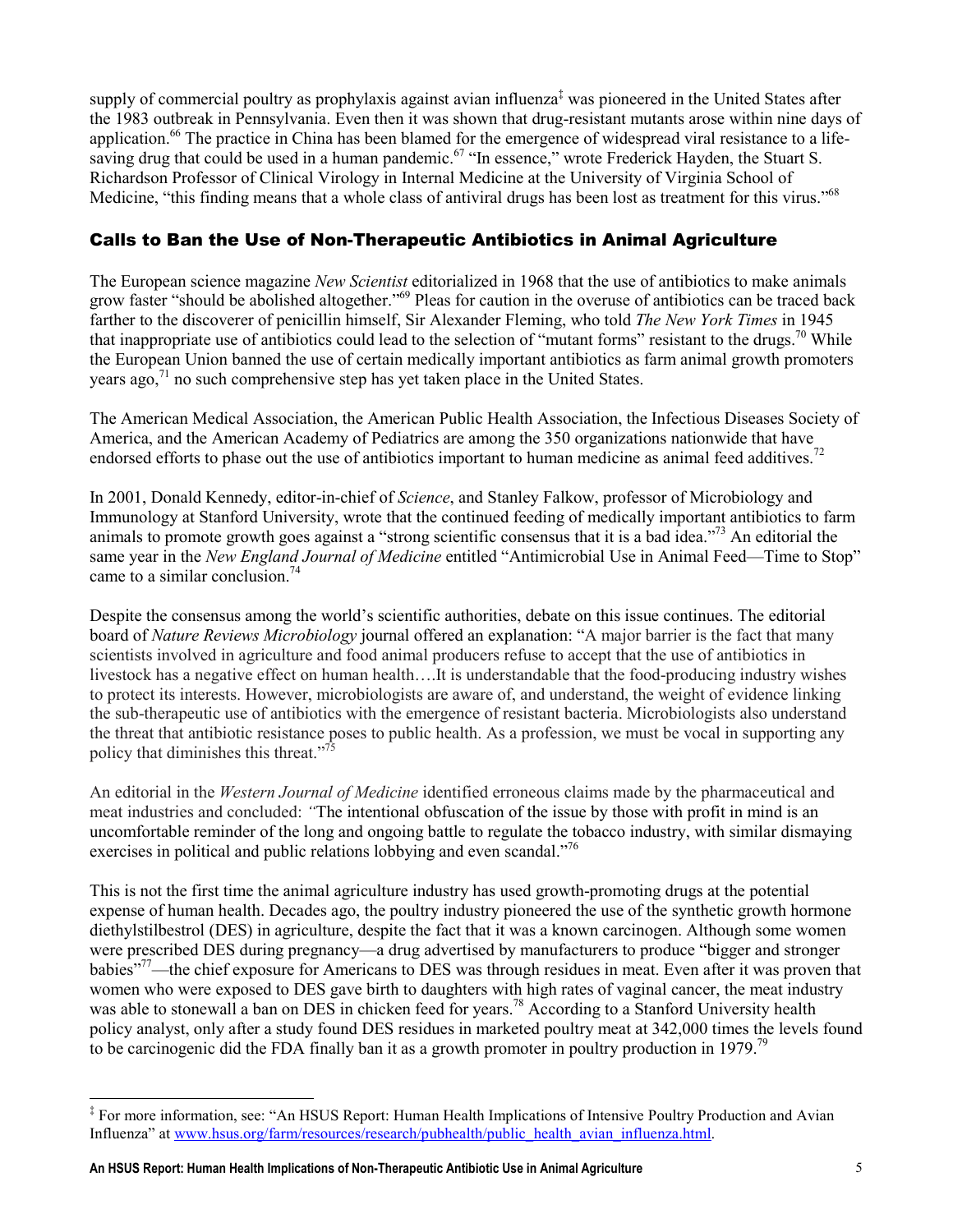Kennedy, who served as commissioner of the U.S. Food and Drug Administration from 1977 to 1979, describes the antibiotic debate as a "struggle between good science and strong politics." When meat production interests pressured Congress to shelve an FDA proposal to limit the practice, Kennedy concluded: "Science lost."<sup>80</sup>

## Financial Ramifications

The U.S. Government Accountability Office released a 2004 report on the use of antibiotics as growth promoters in farm animals. Though the GAO acknowledged that the bulk of studies "found that the use of antibiotics in animals poses significant risks for human health," a ban could, in part, result in a "reduction in profits" for the industry. The report published fears that even a partial ban might "increase costs to producers, decrease production, and increase retail prices to consumers."<sup>81</sup>

An unsubstantiated industry estimate<sup>82</sup> of the costs associated with a total ban on the widespread feeding of antibiotics to farm animals in the United States is an increase in the price of poultry products from 1-2 cents per pound and an increase in the price of pork or beef between 3-6 cents per pound. This could cost the average U.S. meat-eating consumer as much as  $$9.72$  a year.<sup>83</sup>

Antibiotic-resistant infections in the United States from all sources may cost billions of dollars every year<sup>84</sup> and may kill 63,000 people annually.<sup>85</sup>

A major analysis of the elimination of growth-promoting antibiotics in Denmark, one of the world's largest pork producers,<sup>86</sup> showed that the move led to a marked reduction in bacterial antibiotic resistance without significant adverse effects on productivity. $87$  U.S. industry, however, has argued that the Danish experience cannot be extrapolated to the United States.<sup>88</sup> This led Johns Hopkins University researchers to carry out an economic analysis based on data from Perdue, one of the largest poultry producers in the United States.

The Johns Hopkins University Bloomberg School of Public Health study, published in 2007, examined data from 7 million chickens and concluded that the use of antibiotics in chicken feed *increases* costs of poultry production. "Contrary to the long-held belief that a ban against GPAs [growth-promoting antibiotics] would raise costs to producers and consumers," the researchers concluded, "these results using a large-scale industry study demonstrate the opposite."<sup>89</sup> They found that the conditions in Perdue's facilities were such that antibiotics did accelerate the birds' growth rates, but the money saved was insufficient to offset the cost of the antibiotics themselves. Growth-promoting antibiotics may end up costing producers more in the end than if they hadn't used antibiotics at all. A similar study at Kansas State University also showed suggested no economic benefits from feeding antibiotics to "finishing" pigs.  $90$ 

# Conclusion

 $\ddot{\phantom{a}}$ 

The practice of feeding antibiotics to farm animals to promote faster growth is being phased out in countries around the world to protect the public's health. Given the lack of demonstrable benefits, the U.S. meat industry should heed the call of the U.S. public health community and global authorities to follow this lead. With few, if any, new classes of antibiotics in clinical development,  $91$  an expert on antibiotics at the Institute for Agriculture and Trade Policy warned that "we're sacrificing a future where antibiotics will work for treating sick people by squandering them today for animals that are not sick at all."<sup>92</sup>

<sup>&</sup>lt;sup>1</sup> Boyd W. 2001. Making meat: science, technology, and American poultry production. Technology and Culture 42(4):631-64.

<sup>&</sup>lt;sup>2</sup> Office of Technology Assessment. 1979. Drugs in Livestock Feed. Volume 1: Technical Report (Washington, DC: U.S. Government Printing Office, p. 1). www.princeton.edu/~ota/disk3/1979/7905/7905.PDF. Accessed November 14, 2008.

<sup>&</sup>lt;sup>3</sup> Mellon M, Benbrook C, and Benbrook KL. 2001. Hogging It! Estimates of Antimicrobial Abuse in Livestock (Cambridge, MA: Union of Concerned Scientists).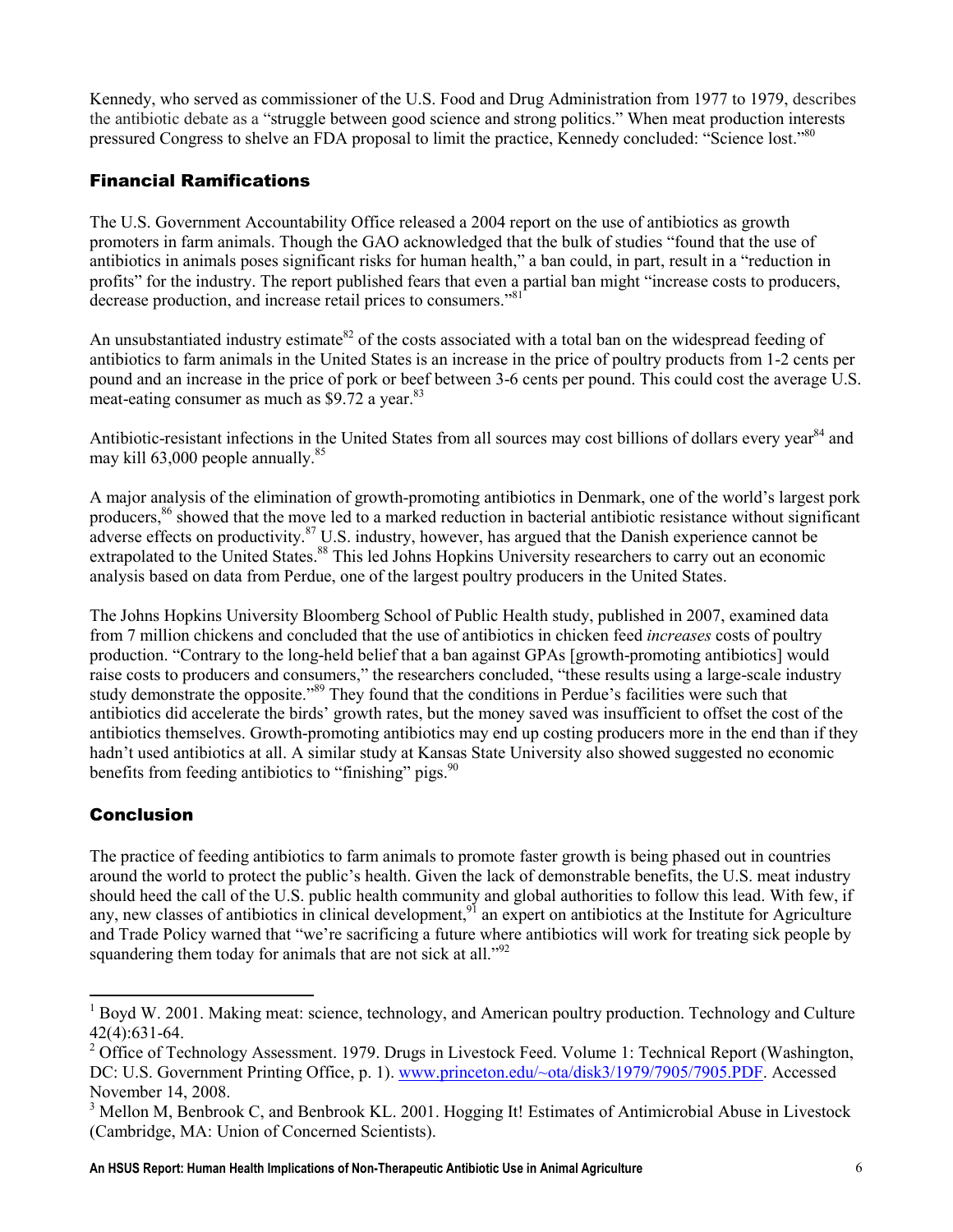<sup>4</sup> U.S. Department of Agriculture, Animal and Plant Health Inspection Service, and Veterinary Services. 1996. Reference of 1995 U.S. grower/finisher health & management practices.

http://ageconsearch.umn.edu/bitstream/32770/1/swin02.pdf. Accessed November 14, 2008.

**.** 

5 Mellon M, Benbrook C, and Benbrook KL. 2001. Hogging It! Estimates of Antimicrobial Abuse in Livestock (Cambridge, MA: Union of Concerned Scientists).

<sup>6</sup> Viola C and DeVincent SJ. 2006. Overview of issues pertaining to the manufacture, distribution, and use of antimicrobials in animals and other information relevant to animal antimicrobial use data collection in the United States. Preventive Veterinary Medicine 73(2-3):111-31.

<sup>7</sup> World Health Organization. 2002. Use of antimicrobials outside human medicine and resultant antimicrobial resistance in humans. www.who.int/mediacentre/factsheets/fs268/en/. Accessed November 14, 2008.

<sup>8</sup> Graham JP, Boland JJ, and Silbergeld E. 2007. Growth promoting antibiotics in food animal production: an economic analysis. Public Health Reports 122(1):79-87.

<sup>9</sup> Norris K and Evans MR. 2000. Ecological immunology: life history trade-offs and immune defense in birds. Behavioral Ecology 11(1):19-26.

<sup>10</sup> Rauw WM, Kanis E, Noordhuizen-Stassen EN, and Grommers FJ. 1998. Undesirable side effects of selection for high production efficiency in farm animals: a review. Livestock Production Science 56(1):15-33.

 $11$  Coates ME, Fuller R, Harrison GF, Lev M, and Suffolk SF. 1963. A comparison of the growth of chicks in the Gustafsson germ-free apparatus and in a conventional environment, with and without dietary supplements of penicillin. British Journal of Nutrition 17(1):141-50.

 $12$  Mangel M and Stamps J. 2001. Trade-offs between growth and mortality and the maintenance of individual variation in growth. Evolutionary Ecology Research 3:583-93.

<sup>13</sup> Klasing KC, Laurin DE, Peng RK, and Fry DM. 1987. Immunologically mediated growth depression in chicks: influence of feed intake, corticosterone and interleukin-1. The Journal of Nutrition 117(9):1629-37.

<sup>14</sup> Office of Technology Assessment. 1979. Drugs in Livestock Feed. Volume 1: Technical Report (Washington, DC: U.S. Government Printing Office). www.princeton.edu/~ota/disk3/1979/7905/7905.PDF. Accessed November 14, 2008.

<sup>15</sup> Lochmiller RL and Deerenberg C. 2000. Trade-offs in evolutionary immunology: just what is the cost of immunity? Oikos 88(1):87-98.

<sup>16</sup> Newsholme P and Newsholme EA. 1989. Rates of utilization of glucose, glutamine and oleate and formation of end-products by mouse peritoneal macrophages in culture. Biochemical Journal 261(1):211-18.

<sup>17</sup> Gross WB and Siegel PB. 1988. Environment-genetic influences on immunocompetence. Journal of Animal Science 66:2091-4.

<sup>18</sup> Spurlock ME, Frank GR, Willis GM, Kuske JL, and Cornelius SG. 1997. Effect of dietary energy source and immunological challenge on growth performance and immunological variables in growing pigs. Journal of Animal Science 75(3):720-6.

<sup>19</sup> Office of Technology Assessment. 1979. Drugs in Livestock Feed. Volume 1: Technical Report (Washington, DC: U.S. Government Printing Office). www.princeton.edu/~ota/disk3/1979/7905/7905.PDF. Accessed November 14, 2008.

 $^{20}$  Kestin SC, Knowles TG, Tinch AE, and Gregory NG. 1992. Prevalence of leg weakness in broiler chickens and its relationship with genotype. The Veterinary Record 131(9):190-4.

 $21$  Martin D. 1997. Researcher studying growth-induced diseases in broilers. Feedstuffs, May 26.

<sup>22</sup> Office of Technology Assessment. 1979. Drugs in Livestock Feed. Volume 1: Technical Report (Washington, DC: U.S. Government Printing Office, p. 41). www.princeton.edu/~ota/disk3/1979/7905/7905.PDF. Accessed November 14, 2008.

 $^{23}$  Smith DL, Dushoff J, and Morris JG. 2005. Agricultural antibiotics and human health. PLoS Medicine 2(8):e232.

<sup>24</sup> Acar JF and Moulin G. 2006. Antimicrobial resistance at farm level. Revue Scientifique et Technique (International Office of Epizootics) 25(2):775-92.

 $^{25}$  Anderson AD, McClellan J, Rossiter S, and Angulo FJ. 2003. Public health consequences of use in antimicrobial agents in agriculture. In: Knobler SL, Lemon SM, Najafi M, and Burroughs T (eds.), The Resistance Phenomenon in Microbes and Infectious Disease Vectors: Implications for Human Health and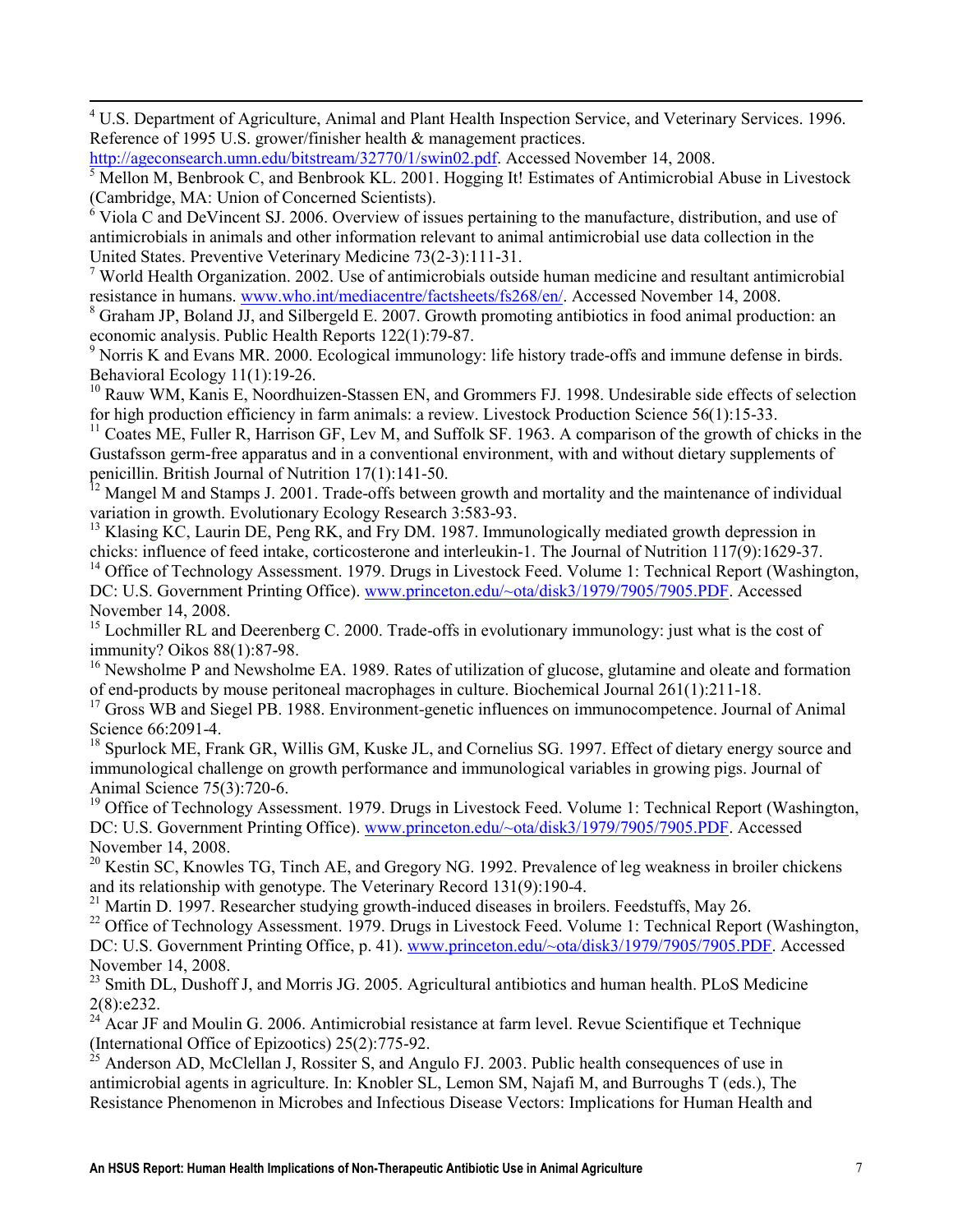Strategies for Containment—Workshop Summary (Washington, DC: The National Academies Press, pp. 231- 43). http://fermat.nap.edu/openbook/0309088542/html/231.html. Accessed November 14, 2008.

<sup>26</sup> Mellon M, Benbrook C, and Benbrook KL. 2001. Hogging It! Estimates of Antimicrobial Abuse in Livestock (Cambridge, MA: Union of Concerned Scientists).

 $^{27}$  Garofalo C, Vignaroli C, Zandri G, et al. 2007. Direct detection of antibiotic resistance genes in specimens of chicken and pork meat. International Journal of Food Microbiology 113(1):75-83.

<sup>28</sup> Food and Agriculture Organization of the United Nations, World Health Organization, and World Organization for Animal Health. 2003. Expert workshop on non-human antimicrobial usage and antimicrobial resistance: scientific assessment. Geneva, Switzerland, December 1-5.

www.who.int/foodsafety/publications/micro/en/amr.pdf. Accessed November 14, 2008.

**.** 

 $\frac{29}{29}$  Smith DL, Dushoff J, and Morris JG. 2005. Agricultural antibiotics and human health. PLoS Medicine 2(8):e232.

<sup>30</sup> Drexler M. 2002. Secret Agents: The Menace of Emerging Infections (Washington, DC: Joseph Henry Press). <sup>31</sup> World Health Organization. 2000. Drug resistance threatens to reverse medical progress. Press release issued June 12. www.who.int/inf-pr-2000/en/pr2000-41.html. Accessed November 14, 2008.

<sup>32</sup> Drexler M. 2002. Secret Agents: The Menace of Emerging Infections (Washington, DC: Joseph Henry Press).

<sup>33</sup> Drexler M. 2002. Secret Agents: The Menace of Emerging Infections (Washington, DC: Joseph Henry Press).

<sup>34</sup> Drexler M. 2002. Secret Agents: The Menace of Emerging Infections (Washington, DC: Joseph Henry Press, p. 145).

<sup>35</sup> Frontline. 2002. Modern meat: is your meat safe? Antibiotic debate overview.

www.pbs.org/wgbh/pages/frontline/shows/meat/safe/overview.html. Accessed November 14, 2008. <sup>36</sup> Anderson AD, McClellan J, Rossiter S, and Angulo FJ. 2003. Public health consequences of use in

antimicrobial agents in agriculture. In: Knobler SL, Lemon SM, Najafi M, and Burroughs T (eds.), The Resistance Phenomenon in Microbes and Infectious Disease Vectors: Implications for Human Health and Strategies for Containment—Workshop Summary (Washington, DC: The National Academies Press, pp. 231- 43). http://fermat.nap.edu/openbook/0309088542/html/231.html. Accessed November 14, 2008.

<sup>37</sup> Drexler M. 2002. Secret Agents: The Menace of Emerging Infections (Washington, DC: Joseph Henry Press) <sup>38</sup> Gupta A, Nelson JM, Barrett TJ, et al. 2004. Antimicrobial resistance among *Campylobacter* strains, United States, 1997-2001. Emerging Infectious Diseases 10(6):1102-9. www.cdc.gov/ncidod/EID/vol10no6/03- 0635.htm. Accessed November 14, 2008.

 $\frac{39}{39}$  Unicomb L, Ferguson J, Riley TV, and Collignon P. 2003. Fluoroquinolone resistance in *Campylobacter* absent from isolates, Australia. Emerging Infectious Diseases 9(11):1482-3.

<sup>40</sup> Food and Drug Administration, Center for Veterinary Medicine. 2001. The human health impact of fluoroquinolone resistant *Campylobacter* attributed to the consumption of chicken. www.fda.gov/cvm/documents/revisedRA.pdf. Accessed November 14, 2008.

 $\frac{41}{41}$  Helms M, Simonsen J, Olsen KE, and Mølbak K. 2005. Adverse health events associated with antimicrobial drug resistance in Campylobacter species: a registry-based cohort study. The Journal of Infectious Diseases 191(7):1050-5.

<sup>42</sup> Kaufman M. 2005. Ending battle with FDA, Bayer withdraws poultry antibiotic. The Washington Post, September 9, p. A03. www.washingtonpost.com/wp-dyn/content/article/2005/09/08/AR2005090801918.html. Accessed November 14, 2008.

<sup>43</sup> Palmer E. 2002. Bayer urged to eliminate animal version of Cipro. Kansas City Star, February 20. www.keepantibioticsworking.com/news/news.cfm?News\_ID=176. Accessed November 14, 2008.

<sup>44</sup> Keep Antibiotics Working. 2005. Keep Antibiotics Working praises FDA's first ever ban of agricultural drug due to antibiotic-resistance effects in humans. Press release issued July 28.

www.keepantibioticsworking.com/new/resources\_library.cfm?refID=73539. Accessed November 14, 2008.

<sup>45</sup> Varma JK, Greene KD, Ovitt J, Barrett TJ, Medalla F, and Angulo FJ. 2005. Hospitalization and antimicrobial resistance in Salmonella outbreaks, United States, 1984-2002. Emerging Infectious Diseases 11(6):943-6. www.cdc.gov/ncidod/EID/vol11no06/pdfs/04-1231.pdf. Accessed November 14, 2008.

 $^{46}$  Angulo FJ and Griffin PM. 2000. Changes in antimicrobial resistance in Salmonella enterica serovar Typhimurium. Emerging Infectious Diseases 6(4):436-7. www.cdc.gov/ncidod/eid/vol6no4/angulo\_letter.htm. Accessed November 14, 2008.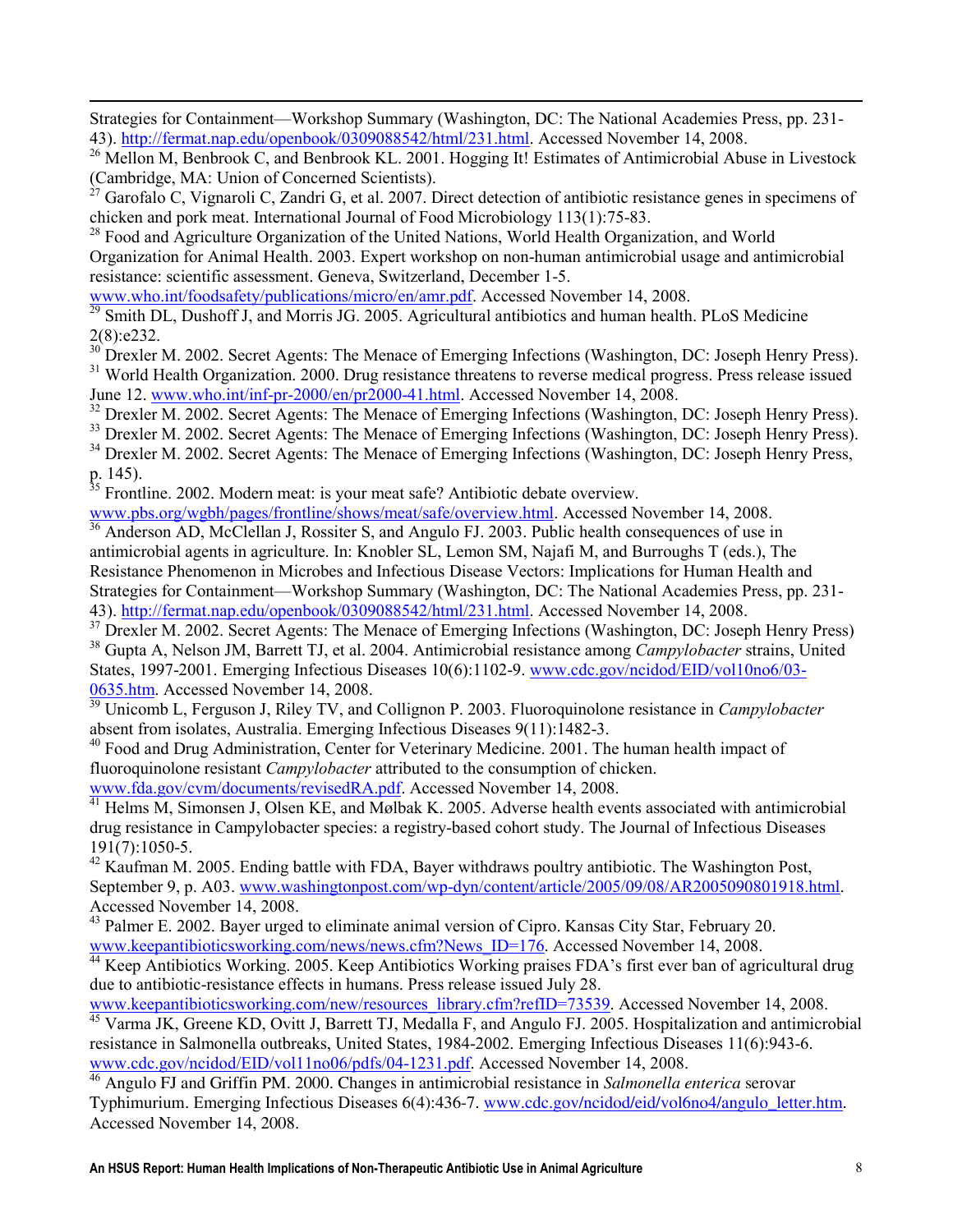$47$  Angulo F. 1999. Use of antimicrobial agents in aquaculture: potential for public health impact. National Aquaculture Association. Center for Disease Control Memo to the Record, October 18. www.thenaa.net/?dl\_id=12. Accessed November 14, 2008.

<sup>48</sup> Centers for Disease Control and Prevention. 2002. Outbreak of multidrug-resistant Salmonella Newport— United States, January-April 2002. Morbidity and Mortality Weekly Report 51(25):545-8. www.cdc.gov/mmwr/preview/mmwrhtml/mm5125a1.htm. Accessed November 14, 2008.

<sup>49</sup> Mead PS, Slutsker L, Dietz V, et al. 1999. Food-related illness and death in the United States. Emerging Infectious Diseases 5(5):607-25. www.cdc.gov/ncidod/eid/Vol5no5/mead.htm. Accessed November 14, 2008.

<sup>50</sup> Mundy A and Favole F. 2008. FDA calls off ban on animal antibiotics. Wall Street Journal, December 9. http://online.wsj.com/article/SB122887467038993653.html?mod=googlenews\_wsj. Accessed January 2, 2009.

 $\frac{51}{51}$  2008. FDA bans extralabel use of cephalosporins in food animals. Veterinary Practice News, July 3.

<sup>52</sup> Ramchandani M, Manges AR, DebRoy C, Smith SP, Johnson JR, and Riley LW. 2005. Possible animal origin of human-associated, multidrug-resistant, uropathogenic Escherichia coli. Clinical Infectious Diseases 40(2):251-7.

<sup>53</sup> Foxman B. 2002. Epidemiology of urinary tract infections: incidence, morbidity, and economic costs. The American Journal of Medicine 113(1):S5-13.

<sup>54</sup> Centers for Disease Control and Prevention. 2005. Urinary tract infections.

**.** 

www.cdc.gov/ncidod/dbmd/diseaseinfo/urinarytractinfections\_t.htm. Accessed November 14, 2008.

<sup>55</sup> National Institutes of Health, National Institute of Allergy and Infectious Diseases. 2007. Complications, E. coli. http://www3.niaid.nih.gov/topics/ecoli/Complications.htm. Accessed November 14, 2008.

<sup>56</sup> Mead PS, Slutsker L, Dietz V, et al. 1999. Food-related illness and death in the United States. Emerging Infectious Diseases 5(5):607-25. www.cdc.gov/ncidod/eid/Vol5no5/mead.htm. Accessed November 14, 2008.

 $57$  Phillips ML. 2005. ExPECting the worst. Environmental Health Perspectives 113(6):A371.

www.ehponline.org/docs/2005/113-6/forum.html. Accessed November 14, 2008.

<sup>58</sup> Schoeni JL and Doyle MP. 1994. Variable colonization of chickens perorally inoculated with *Escherichia coli* O157:H7 and subsequent contamination of eggs. Applied and Environmental Microbiology 60(8):2958–62.

<sup>59</sup> Johnson JR, Kuskowski MA, Smith K, O'Bryan TT, and Tatini S. 2005. Antimicrobial-resistant and extraintestinal pathogenic Escherichia coli in retail foods. The Journal of Infectious Diseases 191(7):1040-9.  $60$  Brownlee C. 2005. The beef about UTIs. Science News, January 15.

www.sciencenews.org/view/generic/id/5782/title/The\_Beef\_about\_UTIs. Accessed November 14, 2008.  $\overline{61}$  Soil Association. 2007. MRSA in farm animals and meat: a new threat to human health.

www.soilassociation.org/Web/SA/saweb.nsf/89d058cc4dbeb16d80256a73005a2866/5cae3a9c3b4da4b8802573 05002daadf/\$FILE/MRSA report.pdf. Accessed November 14, 2008.

 $\overline{62}$  Khanna T, Friendship R, Dewey C, and Weese JS. 2008. Methicillin resistant Staphylococcus aureus colonization in pigs and pig farmers. Veterinary Microbiology 128(3-4):298-303.

 $63$  Goldburg R, Roach S, Wallinga D, and Mellon M. 2008. The risks of pigging out on antibiotics. Science 321(5894):1294.

 $64$  Pu S, Han F, and Ge B. 2009. Isolation and characterization of methicillin-resistant Staphylococcus aureus strains from Louisiana retail meats. Applied and Envrionmental Microbiology 75(1):265-7.

<sup>65</sup> Sipress A. 2005. Bird flu drug rendered useless: Chinese chickens given medication made for humans. The Washington Post, June 18, p. A01. www.washingtonpost.com/wp-

dyn/content/article/2005/06/17/AR2005061701214.html. Accessed November 14, 2008.

<sup>66</sup> Webster RG, Kawaoka Y, Bean WJ, Beard CW, and Brugh M. 1985. Chemotherapy and vaccination: a possible strategy for the control of highly virulent influenza virus. Journal of Virology 55(1):173-6.

 $67$  Sipress A. 2005. Bird flu drug rendered useless: Chinese chickens given medication made for humans. The Washington Post, June 18, p. A01. www.washingtonpost.com/wp-

dyn/content/article/2005/06/17/AR2005061701214.html. Accessed November 14, 2008.

 $\overline{68}$  Hayden FG. 2004. Pandemic influenza: is an antiviral response realistic? Pediatric Infectious Disease Journal 23(11):S262-9.

 $69$  New Scientist. 1968. A bitter reckoning. New Scientist, January 4, pp. 14-5.

<sup>70</sup> Alanis AJ. 2005. Resistance to antibiotics: are we in the post-antibiotic era? Archives of Medical Research 36(6):697-705.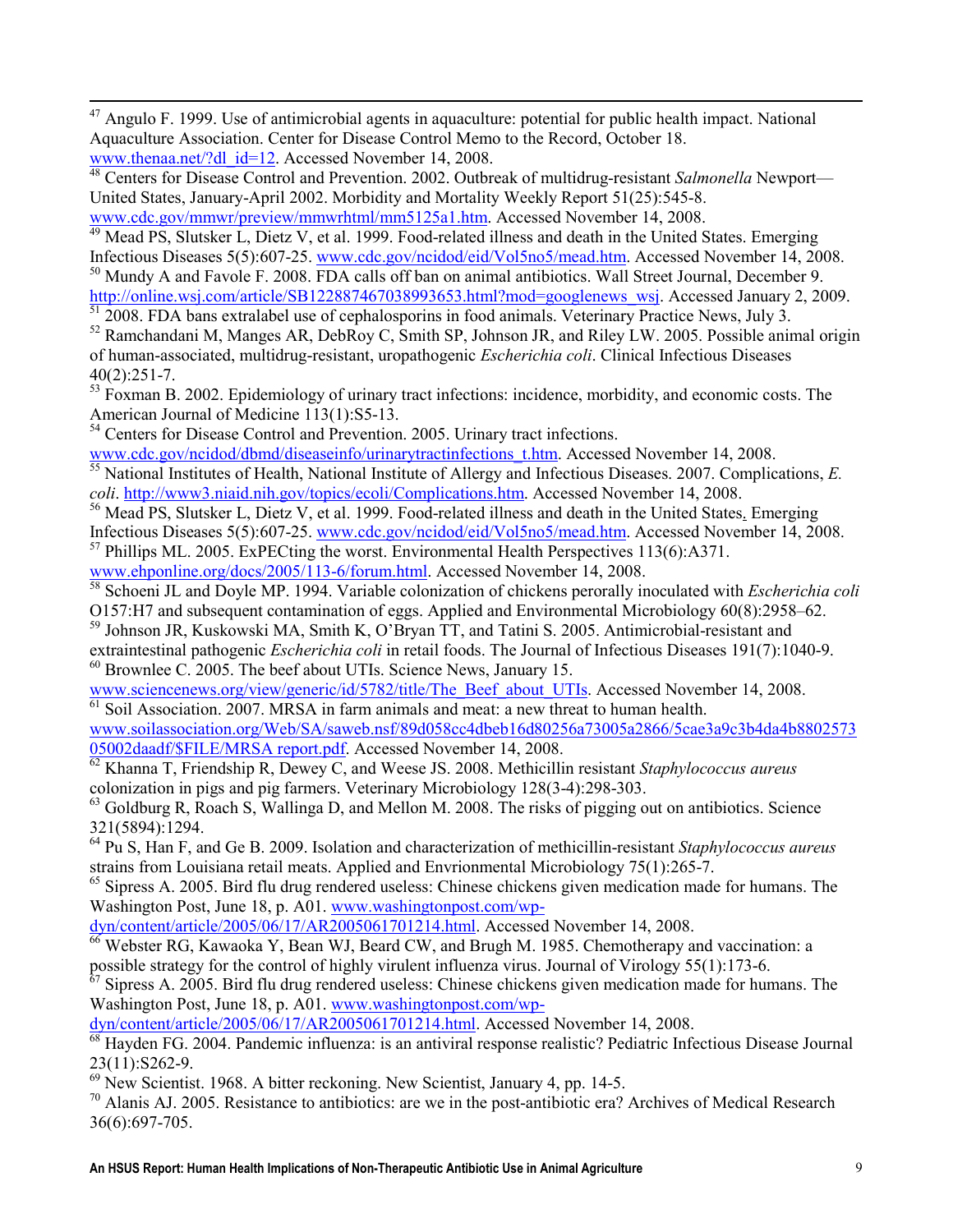$71$  BBC News. 1998. EU bans farm antibiotics. BBC News, December 14.

**.** 

http://news.bbc.co.uk/2/hi/europe/234566.stm. Accessed November 14, 2008.

<sup>72</sup> Keep Antibiotics Working. 2007. Kennedy, Snowe & Slaughter introduce AMA-backed bill to cut antibiotic resistance linked to misuse of antibiotics in animal agriculture. Press release issued February 12.

www.keepantibioticsworking.com/new/resources\_library.cfm?RefID=97314. Accessed November 14, 2008. <sup>73</sup> Falkow S and Kennedy D. 2001. Antibiotics, animals, and people—again! Science 291(5503):397.

<sup>74</sup> Gorbach SL. 2001. Antimicrobial use in animal feed—time to stop. The New England Journal of Medicine 345(16):1202-3.

<sup>75</sup> Nature Reviews, Microbiology. 2003. Will antibiotic misuse now stop? Nature Reviews, Microbiology 1(2):85.

<sup>76</sup> Heilig S, Lee P, and Breslow L. 2002. Curtailing antibiotic use in agriculture: it is time for action: this use contributes to bacterial resistance in humans. Western Journal of Medicine 176(1):9-11.

 $^{77}$  Dutton DB, Preston TA, and Pfund NE. 1988. Worse than the Disease: Pitfalls of Medical Progress (Cambridge, U.K.: Cambridge University Press, p. 31).

 $78$  Epstein SS. 1989. U.S. policy turns blind side to dangers of meat additives. Austin American-Statesman, March 8, p. A15.

 $79$  Dutton DB, Preston TA, and Pfund NE. 1988. Worse than the Disease: Pitfalls of Medical Progress (Cambridge, U.K.: Cambridge University Press), citing: Congressional Record, Appendix, February 21, 1957, p. A1352-4.

<sup>80</sup> Falkow S and Kennedy D. 2001. Antibiotics, animals, and people—again! Science 291(5503):397.

<sup>81</sup> United States General Accounting Office. 2004. Antibiotic resistance: federal agencies need to better focus efforts to address risk to humans from antibiotic use in animals. Report to Congressional Requesters, April. www.gao.gov/new.items/d04490.pdf. Accessed November 14, 2008.

<sup>82</sup> Graham JP, Boland JJ, and Silbergeld E. 2007. Growth promoting antibiotics in food animal production: an economic analysis. Public Health Reports 122(1):79-87.

<sup>83</sup> Committee on Drug Use in Food Animals, Panel on Animal Health, Food Safety, and Public Health, National Research Council. 1999. Costs of eliminating subtherapeutic use of antibiotics. In: The Use of Drugs in Food Animals: Benefits and Risks (Washington, DC: National Academy Press, p. 179).

http://books.nap.edu/openbook.php?isbn=0309054346&page=179. Accessed November 14, 2008.

<sup>84</sup> National Institutes of Health, National Institute of Allergy and Infectious Diseases. 1999. Emerging and reemerging infectious diseases. 1999.

http://science.education.nih.gov/supplements/nih1/diseases/activities/activity5\_vrsa-database.htm. Accessed November 14, 2008.

<sup>85</sup> Infectious Diseases Society of America. 2007. Facts about antibiotic resistance.

www.idsociety.org/Content.aspx?id=5650. Accessed November 14, 2008.

<sup>86</sup> Food and Agriculture Organization of the United Nations. 2008. FAOSTAT. http://faostat.fao.org/. Accessed November 14, 2008.

<sup>87</sup> Wegener HC. 2006. Risk management for the limitation of antibiotic resistance—experience of Denmark. International Journal of Medical Microbiology 296(Suppl 41):11-3.

<sup>88</sup> Graham JP, Boland JJ, and Silbergeld E. 2007. Growth promoting antibiotics in food animal production: an economic analysis. Public Health Reports 122(1):79-87.

<sup>89</sup> Graham JP, Boland JJ, and Silbergeld E. 2007. Growth promoting antibiotics in food animal production: an economic analysis. Public Health Reports 122(1):79-87.

<sup>90</sup> Dritz SS, Tokach MD, Goodband RD, and Nelssen JL. 2002. Effects of administration of antimicrobials in feed on growth rate and feed efficiency of pigs in multisite production systems. Journal of the American Veterinary Medical Association 220(11):1690-5.

 $91$  Cassell GH and Mekalanos J. 2001. Development of antimicrobial agents in the era of new and reemerging infectious diseases and increasing antibiotic resistance. Journal of the American Medical Association  $285(5):601-5$ .

 $^{92}$  Nierenberg D. 2005. Happier meals: rethinking the global meat industry. Worldwatch Paper 171. www.worldwatch.org/pubs/paper/171/. Accessed November 14, 2008.